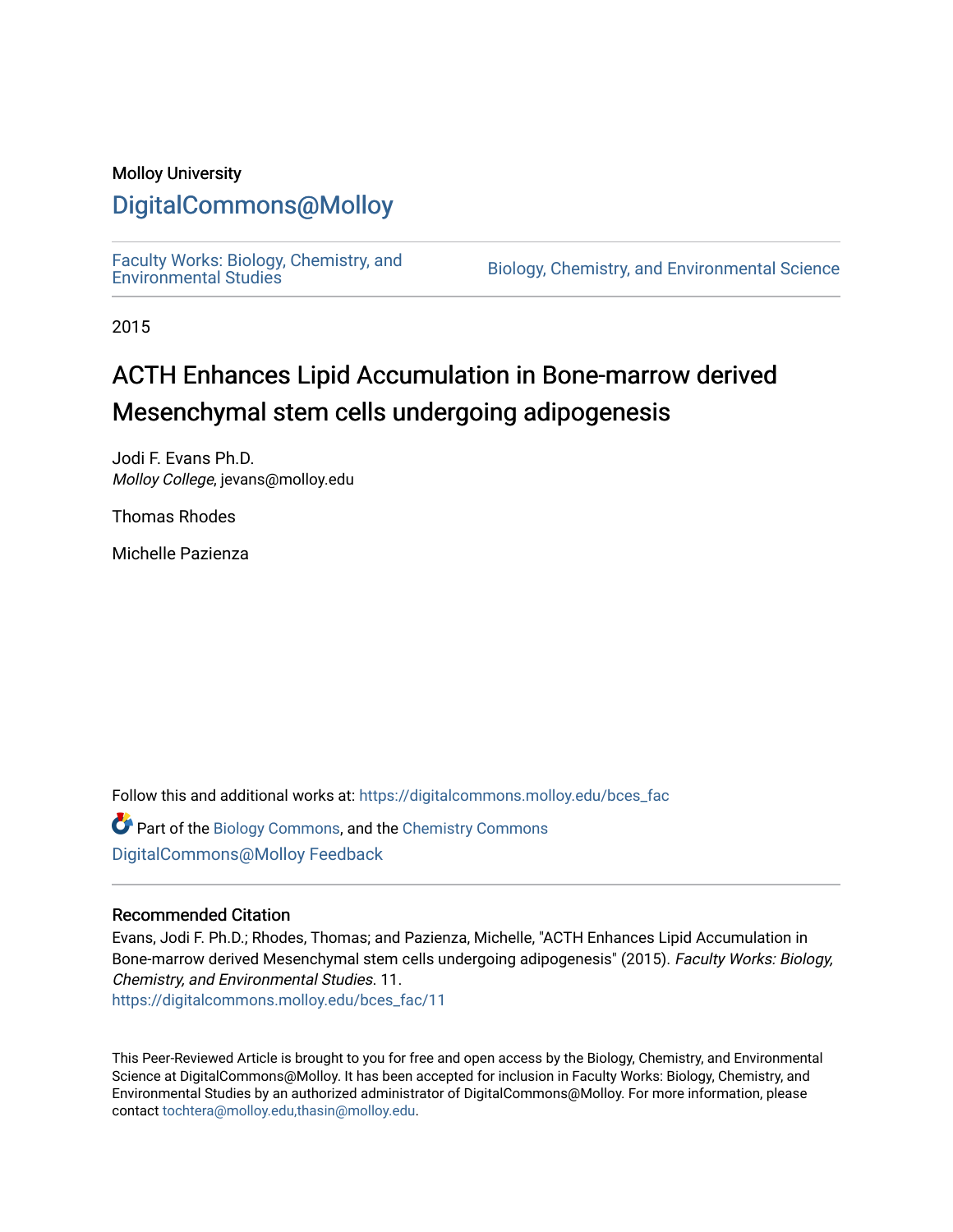# ACTH Enhances Lipid Accumulation in Bone-marrow derived Mesenchymal stem cells undergoing adipogenesis

Thomas Rhodes<sup>a</sup>, Michelle Pazienza<sup>a</sup> and Jodi F. Evans<sup>a</sup>

ACTH is a major hormone of the stress axis or hypothalamic-pituitary-adrenal (HPA) axis. It is derived from proopiomelanocortin (POMC) the precursor to the melanocortin family of peptides. POMC produces the biologically active melanocortin peptides via a series of enzymatic steps in a tissue-specific manner, yielding the melanocyte-stimulating hormones (MSHs), corticotrophin (ACTH) and β-endorphin. The melanocortin system plays an imperative role in energy expenditure, insulin release and insulin sensitivity. Bone marrow derived mesenchymal stem cells circulate in the blood stream and as progenitor cells have the potential to differentiate into many cell types such as osteoblasts, chondrocytes and adipocytes. Here we examine the effects of ACTH on the mouse D1 bone marrow-derived MSC. ACTH significantly increased lipid accumulation during the adipogenic differentiation of D1 cells in a concentration- dependent manner. ACTH also shifts the temporal pattern of D1 adipogenic differentiation to the left i.e. differentiation occurs earlier with ACTH treatment. No significant differences in protein expression of peroxisome proliferator-activated receptor gamma (PPAR-γ2), a regulating transcription factor of adipogenesis were found. Therefore the effects of ACTH are suggested to be mediated by an alternative pathway. Overall the results indicate a connection between increased adipose deposition and the elevated circulating ACTH associated with stress.

**Keywords:** melanocortin; adrenocorticotropin; mesenchymal stem cells; glucocorticoid

#### **Introduction**

The melanocortin system has been extensively studied and has become one of the most defined neuronal pathways involved in the stress response and maintaining homeostasis [1]. During stress, pro-opiomelanocortin (POMC) production in the pituitary is increased along with adrenocorticotrophin (ACTH) which is then released into the blood stream. ACTH then elicits release of glucocorticoid from the adrenal cortex. Glucocorticoid in turn facilitates the body's response to stress by mobilizing glucose stores. It also feeds back on the pituitary and hypothalamus to turn off the production of ACTH. This endocrine negative feedback system is known as the hypothalamic-pituitary-adrenal (HPA) axis [2]. Overactivation of this axis is linked to obesity with the fat distributed primarily in the abdomen [3].

POMC is the precursor to ACTH as well as many other melanocortin peptides. The biologically active melanocortin peptides are produced from POMC through a series of enzymatic steps in a tissue-specific manner, producing the melanocyte-stimulating hormones (MSHs), ACTH and βendorphin [4]. The effects of melanocortin peptides are regulated by the activation of specific melanocortin receptors which differ from each other in terms of their tissue distribution and affinity for the melanocortin agonists and antagonists. The melanocortin receptors (MC-R) are a family of G-protein coupled receptors (GPCR). There are five melanocortin receptors, termed MC1-5-R and all can be activated by ACTH [5]. GPCRs make up the largest and most diverse family of membrane receptors. GPCRs transduce varying stimuli from external signals and ligands such as neurotransmitters, peptides, lipids, nucleotides, ions, pheromones, tastes and odors. GPCRs have the ability to signal through G-proteins to regulate adenylate cyclase and modify cAMP production [6].

The melanocortin peptides and their receptors have many physiologic roles both inside and outside of the central

nervous system. In the central nervous system they signal through MC-R expressed in the hypothalamus and are active in appetite regulation and energy expenditure [1]. Outside the central nervous system they play roles in skin pigmentation [7], in exocrine gland secretion [8] and the ostoechondrogenic differentiation of progenitor cells [9,10].

Our focus is on the role of the melanocortin peptide, ACTH, in the adipogenic differentiation of bone marrowderived mesenchymal stem cells (BMSC). BMSC are pluripotent progenitor cells that can differentiate into many different cell types such as chondrocytes, osteocytes and adipocytes. BMSC are precursors of connective tissue cells and will migrate to damaged and inflamed tissues to aid in repair [11]. The MC2-R, MC3-R and MC5-R are expressed by circulating BMSC [9] and all of these receptors can be activated by the ACTH ligand and result in elevations of cAMP [5]. Moderate increases in intracellular cAMP are linked to the adipogenic differentiation of BMSC. The cAMP-response element binding protein (CREB), activated by cAMP, has key functions in adipocyte differentiation. It binds to known cAMP response elements (CRE) located on multiple adipocyte gene promoters including the PPARγ2 adipocyte specific transcription factor leading to adipogenic differentiation [12]. The fact that ACTH by binding to MC-R located on the BMSC can result in elevations in cAMP led us to hypothesize that ACTH will enhance adipogenesis of bonemarrow derived mesenchymal stem cells.

Our first aim was to optimize the adipogenic induction protocol to a level below saturation to allow for the detection of any effect of ACTH. This was done by carrying out adipogenic induction of D1 bone-marrow derived MSC with one-quarter, one-half and at full strength of the standard induction agents. We also wanted to determine the effect of ACTH on lipid accumulation and PPARγ2 protein expression during the adipogenic differentiation. Using the protocol optimized in aim 1, MSC were induced to form adipocytes in the presence or absence of ACTH at a range of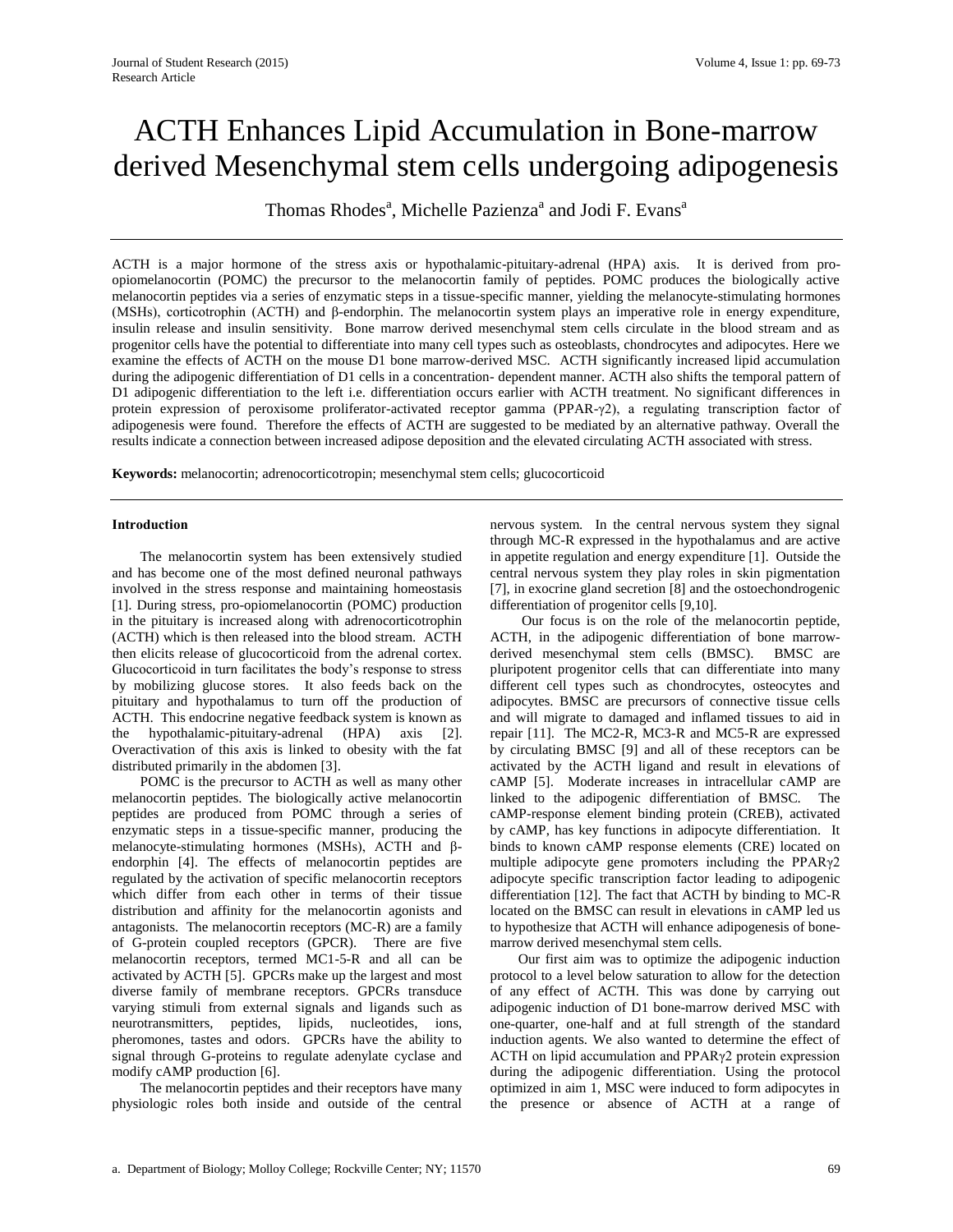concentrations. Lipid accumulation and PPARγ2 protein expression were measured over a five day period.

#### **Materials and Methods**

#### *Materials*

Cell culture reagents were obtained from Invitrogen, unless otherwise specified. Porcine ACTH (1-39) was purchased from Sigma-Aldrich as well as all other chemicals. All primary and secondary antibodies were from Santa Cruz Biotechnology (Santa Cruz, CA).

#### *Cell Culture*

D1 ORL UVA (D1) cells, a bone marrow-derived mesenchymal stem cell line, were obtained from the American Type Culture Collection (ATCC #CRL-12424) and were maintained in culture with high glucose DMEM supplemented with 10% FBS, 100 U/mL penicillin sodium, 100 U/mL streptomycin sulfate, and 0.25 µg/mL amphotericin B. Cells were used at passage 5. The cells were initiated at a density of 6.25 x  $10^3$  cells/cm<sup>2</sup>.

#### *Adipogenic Induction*

At confluence, culture medium was changed to experimental media (αMEM supplemented with 10% FBS, 100 U/mL penicillin sodium, 100 U/mL streptomycin sulfate, and 0.25 µg/mL amphotericin B and treated with a full strength adipogenic induction cocktail (1 μM dexamethasone, 10 μg/mL insulin, 0.5 mM isobutyl methylxanthine (IBMX) and 15 mM glucose) to induce adipocyte differentiation. One half and one quarter induction cocktail concentrations were also used. Cells were exposed to induction medium for 2 days before being changed to experimental medium without induction cocktail. Medium was changed every two days until experiment completion (Day 5 or 7.) Final induction strength of one quarter of full strength was used for adrenocorticotropic hormone (ACTH) experimentation. ACTH was added on the day of adipogenic induction (day 0) at concentrations of 10 nM, 100 nM and 1000 nM.

#### *Neutral Lipid Staining*

Cell cultures were washed with PBS and fixed with 10% Formalin at room temperature for 30 minutes. Cells were then stained using Oil-red-O (0.5 g Oil-red-O in 100 mL isopropanol) for 15 minutes. Oil-red-O solution used contained  $60\%$  Oil-Red-O and  $40\%$  diH<sub>2</sub>0 in mixture. After staining, cells were rinsed four times with distilled water and wells were cleaned to remove excess stain. Oil-red-O stain was re-solubilized with isopropanol. Samples from each culture well were taken and measured by spectrophotometry at a 490 nm wavelength.

#### *Image Analysis*

 Initial adipogenic induction was analyzed by ImageJ retrieved online from The National Institutes of Health (http://rsb.info.nih.gov/ij/). Images were captured using an inverted phase-contrast microscope coupled to a camera. The program allowed for the quantification of lipid accumulation in stained cell cultures. The threshold in ImageJ was set to detect the red color of the neutral lipid and measured the area of red color in the images. Multiple random images were captured of each well and used in the comparative analysis.

#### *Western Blot Analysis*

Proteins were extracted from the cell layers using radioimmunoprecipitation assay (RIPA) buffer. Protein concentrations were determined by the bicinchoninic acid (BCA) assay. Protein separation was performed with SDS-PAGE and transferred to a polyvinylidene difluoride membrane. Non-specific blocking of the membrane was done using blocking buffer (tris-buffered saline with Tween and 5% w/v non-fat dry milk) for an hour then incubated with PPARγ2 primary antibody (1:1000 dilution) overnight. Upon incubation completion, membranes were washed with TBST solution for a total of three times. To detect the primary antibody, a HRP-labeled secondary anti-rabbit IgG antibody was added to blocking buffer (1:2000 dilution) and incubated with the membrane for an hour. PPARγ detection was performed by visualizing bands using enhanced chemiluminescence (ECL).

#### *Statistical Analysis*

Data were analyzed using two-way ANOVA with time and treatment as factors.

#### **Results**

#### *Optimization of the adipogenic induction protocol*

The first objective was to determine an optimal level of adipogenic induction; one that would induce adipogenesis of D1 cells at a sub-optimal level to allow for detection of ACTH effects. Confluent cultures were exposed to an adipogenic induction cocktail at full, one-half and one-quarter strengths. A cocktail consisting of 0.5mM isobutyl methylxanthine, 1 µM dexamethasone, and 10 µg/mL insulin was considered full strength. The full strength and one-half strength induction resulted in saturation by day 4 or day 7 of culture respectively. The induction cocktail at one-quarter strength did not reach saturation at 7 days making it the most effective concentration for our future experiments (Fig. 1).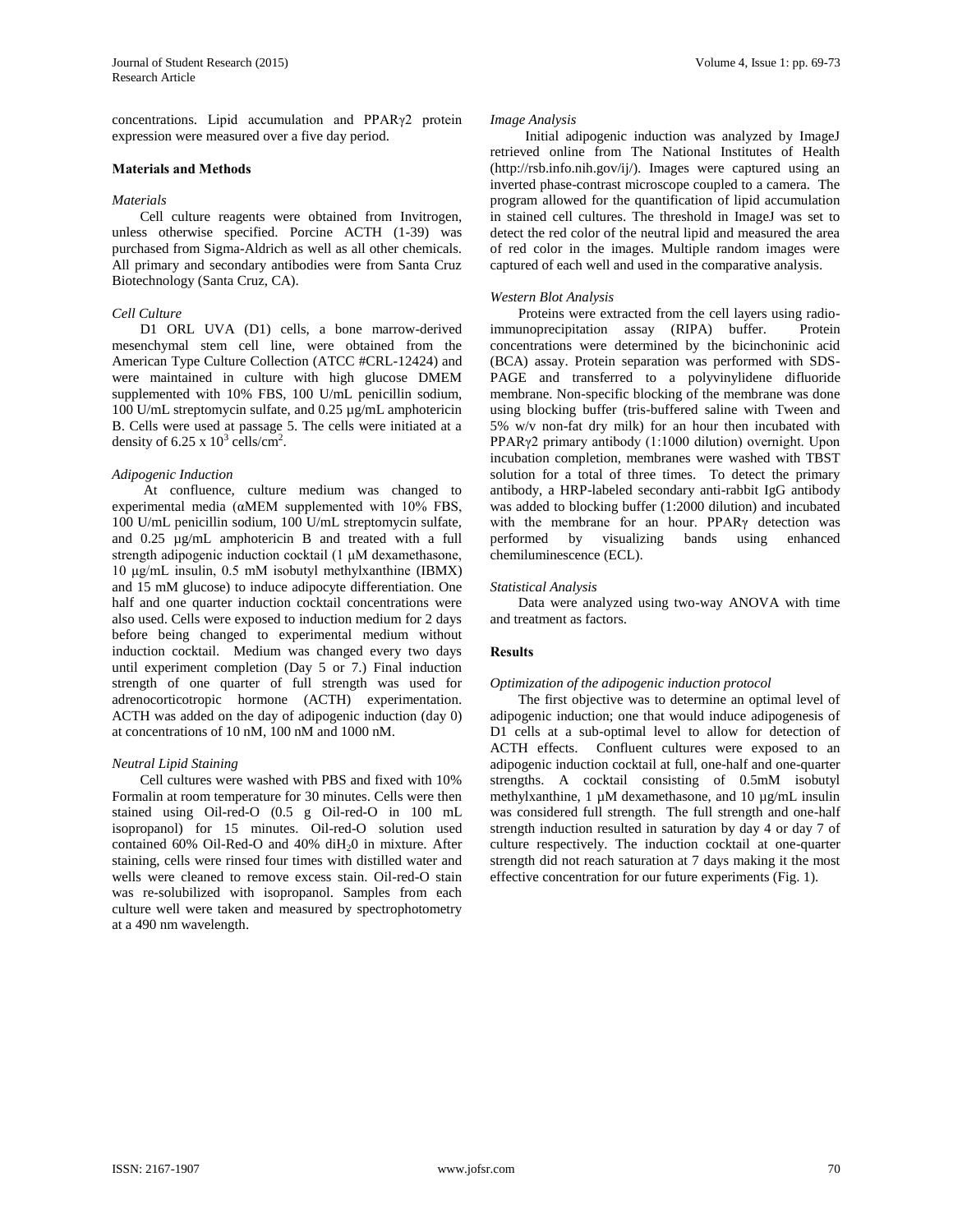

**Figure 1:** The effects of induction factors on lipid accumulation at a range of concentrations. Concentrations of 1µM DEX, 10µg/mL insulin, 0.5mM IBMX and 15mM glucose were used for full induction (A) one-half (B) and onequarter (C) were adjusted accordingly. Images shown in A-C were from day 7. Images were captured using an inverted phase-contrast microcope coupled to a camera. Images were analyzed using ImageJ. The threshold was set to detect the red color of the neutral lipid after staining. The threshold area was determined for 3 images per well x 4 wells under each condition and data are presented as the mean  $\pm$  SEM, n = 12 in (D).

#### **ACTH increases adipogenesis of D1 MSC in a concentration dependent manner and shifts the peak of differentiation to an earlier time point**

When D1 cells were induced to form adipocytes in the presence of ACTH there was a significant increase in adipogenesis at early time points; day 1 and day 2. This increase was dependent on concentration of ACTH;



**Figure 2:** ACTH increases lipid accumulation early during adipogenic induction of D1 MSC. Absorbance of oil-red-o stain extracted from cell layers of ACTH treated cultures was measured and normalized to untreated cultures of corresponding time points. Data are presented as mean ± SEM, n = 4. Two-way ANOVA using ACTH treatment and time as factors indicates a significant effect of treatment,  $P =$ 0.0116 and time  $P = 0.0001$  on lipid accumulation. Data are representative of 3 experiments with similar results.

adipogenesis increased with increasing concentrations of ACTH (Fig. 2). ACTH treated cultures also reached peak lipid accumulation at day 3 whereas untreated cultures reached peak lipid accumulation at day 5 (Fig. 3).



**Figure 3:** Induction with ACTH supplementation shifts peak lipid accumulation in D1 MSC. Absorbance of oil-red-o stain extracted from cell layers was plotted in a line graph to demonstrate the shift in peak lipid accumulation. Data presented as mean  $\pm$  SEM, n = 4.

#### **ACTH does not increase PPARγ protein expression**

PPARγ2 is a transcription factor that is capable of activating the expression of many genes promoting adipogenesis [13]. We tested the hypothesis that ACTH exerts its effects through increasing the expression of PPARγ2. Using western blot we compared the expression of PPARγ2 in D1 cultures induced to form adipocytes in the

presence or absence of ACTH at 100 nM. PPARγ2 expression increased with differentiation in both treated and untreated cultures confirming adipogenic differentiation. When comparing expression between ACTH treated and untreated cultures we found no significant difference in PPARγ2 expression levels. This shows that ACTH had no effect on the expression of PPARγ (Fig. 4 A&B).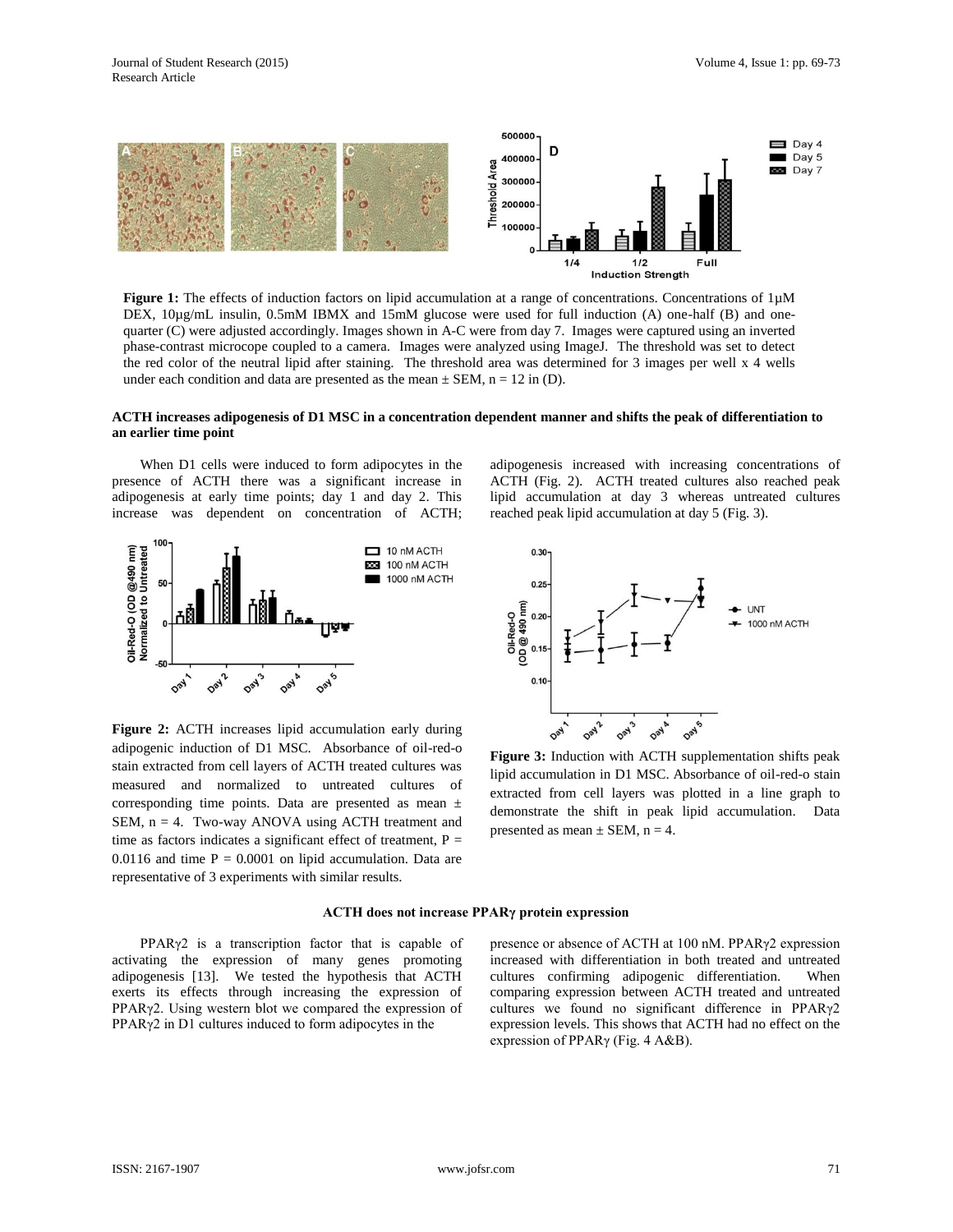

**Figure 4:** Protein expression of the PPARγ2 adipogenic transcription factor is not increased by ACTH treatment. (**A**) A representative western blot demonstrating PPARγ expression in untreated and ACTH treated (100 nM) cultures. (**B**) A bar graph of the relative band intensities in A. Data are presented as the mean  $\pm$  SEM of 3 different experiments. Two-way ANOVA analysis with ACTH treatment and time as factors show no significant effect of treatment,  $P = 0.44$  but a significant effect of time,  $P = 0.0119$  on PPAR $\gamma$  expression.

#### **Discussion**

Many previous works have used the 3T3-L1 preadipogenic cell line to examine the effects of melanocortin peptides in adipogenesis [14]. The melanocortin peptides induce interleukin 6 (IL-6) production from this cell line as well as induce lypolysis or the breakdown of these fat cells [15, 16]. IL-6 is a pleiotropic cytokine secreted by many cell types and plays an active role in tissue inflammation [16]. The current study focuses on the response of bone-marrow derived mesenchymal stem cells to ACTH during adipogenic differentiation. The D1 ORL UVA cell line, capable of osteogenic and adipogenic differentiation, was first described by Diduch et.al. [17]. This cell line represents an earlier

progenitor than the 3T3-L1 cell line which is already committed to the adipocyte lineage. The difference in lineage commitment between these two cell lines may explain why others did not find an enhancement of adipogenesis by ACTH using 3T3-L1 cultures [14] and the current studies find ACTH enhances adipogenesis in D1 cells.

3T3-L1 cultures express the MC2-R and MC5-R after differentiation and signaling through these receptors enhances lipolysis in a cAMP dependent manner [14]. Conversely, bone marrow mesenchymal stem cells express the MC2-R and MC5-R prior to differentiation and signaling through receptors can enhance osteochondrogenic differentiation [9]. Here we also demonstrate that under adipogenic conditions, ACTH can enhance lipid accumulation in the D1 cell line and